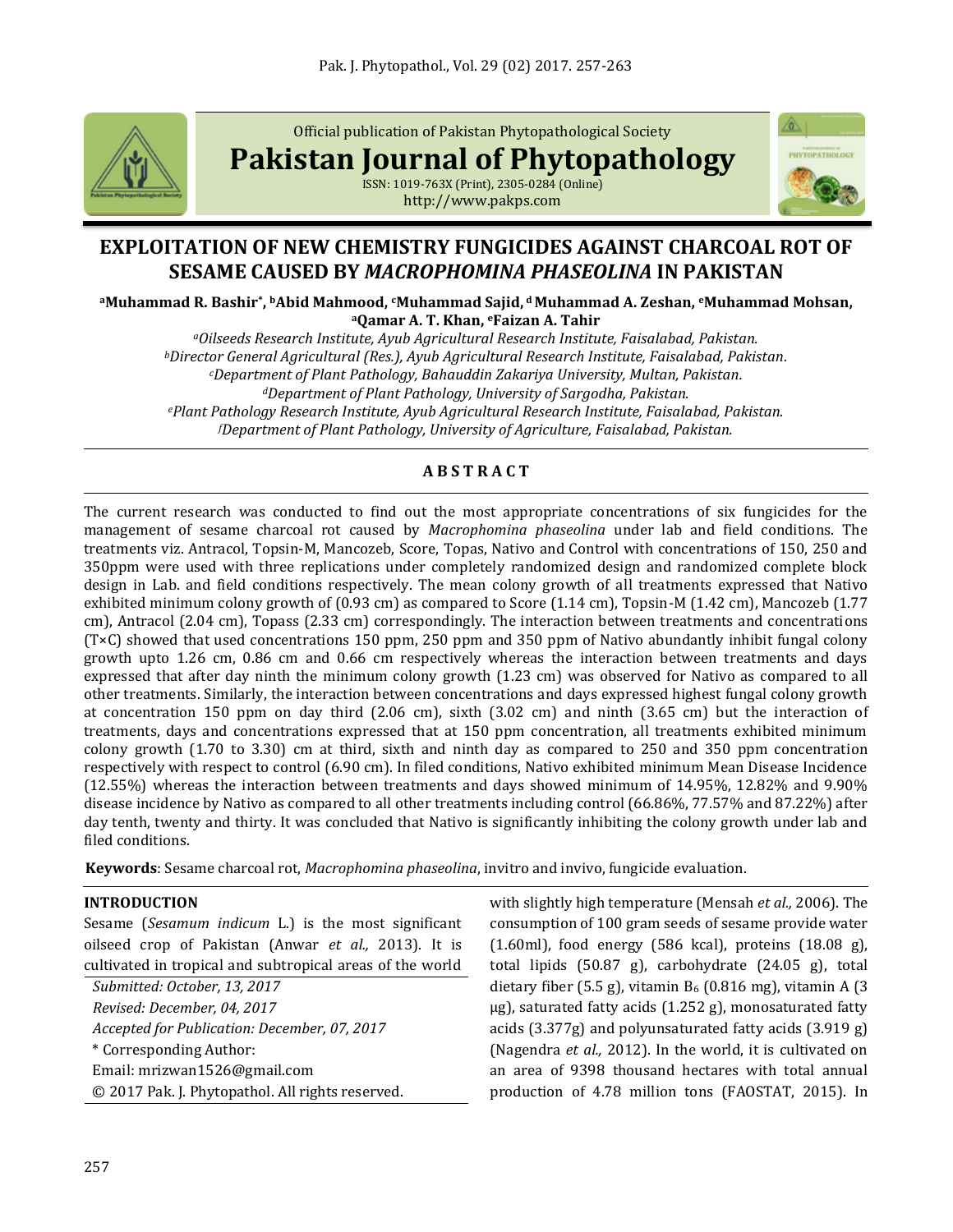Pakistan, its area under cultivation is 88 thousand hectares with an average available production of 19.3 thousand tons (Shah *et al.,* 2014).

There are numerous restrains for successful cultivation and production of Sesame crop (Langham and Wiemers, 2002). Among those constraints charcoal rot of sesame caused by *Macrophomina phaseolina* (Tassi.) Goid. is the most imperative disease of this crop (Dinakaran & Mohammed, 2001). The losses caused by this disease under field conditions are 57 percent with 40 percent disease incidence whereas yield losses of 5-100 percent has also observed in Egypt under favorable climatic conditions (EL-Bramawy and Abdul Wahid, 2006). Charcoal rot disease has diminished the production of sesame at about 27 million bushels per year in USA (Chattopadhyay and Sastry, 2002) with an estimated value of \$US 146 million (Mame *et al.,* 2014).

*Macrophomina phaseolina* is necrotrophic and thermophillic phytopathogen in nature (Salik 2007). Although a single specie *phaseolina* is recognized till now within the genus *Macrophomina* but a huge variability in morphology and pathogenicity has seen among various isolates from different hosts (Thippeswamy *et al*., 2003). The pathogen mainly reproduces either through microsclerotia or pycnidia. The fungus spreads promptly through soil as well as seed and enhances the disease severity as soil and air temperature increase from 28-35 °C (Khan, 2007). The characteristic symptoms of this disease are appearance of spindle shaped lesions, light grey center of leaves with dark border, black secondary roots, sudden wilting and death of growing plants (Khalili *et al.,* 2016).

Numerous disease management approaches are available such as resistant varieties, crop rotation, cultural practices, biological control method, soil solarization, systemic induce resistance and minimum supply of soil moisture to diminish the disease incidence of charcoal rot of sesame caused by *Macrophomina phaseolina* but these approaches require highly proficient accuracy in measurements as well as long time is required (Infantino *et al.,* 2006). In the meanwhile, adequate application of systemic fungicides against this disease is an appropriate and easy method to practice, prepare solutions, soil drenching and application with irrigation which is quick in action (El-Fiki *et al.,* 2004). Farmers judiciously apply fungicides to protect plants along with enhanced production, yield and economic return (Arriel *et al*., 2007). The fungicide application possesses relatively low cost and more effectiveness on crops to hinder disease losses (Azeez and Morakinyo , 2010).

Plant protective measures for soil born diseases depend upon an application of systemic fungicides. The effective management approaches are much imperative to diminish the disease incidence caused by soil born thermophillic plant pathogens which is the most pivotal part of the current research. Moreover, environmentally friendly systemic fungicide is the demand of the existing era. Therefore, it is need of the hour to find out an appropriate concentration of systemic fungicides against charcoal rot of sesame. Thus, the most effective concentrations of systemic fungicides were exploited in the current research to diminish disease losses and prevent sesame plants.

## **MATERIALS AND METHODS**

**Koch's postulate assessment for** *Macrophomina phaeiolina:* Diseased plants with characteristic symptoms of Charcoal rot disease were collected from filed and brought in the oilseeds pathology laboratory for isolation of pathogen. Infected roots were washed thoroughly with tab water and cut into small pieces of 4- 6 mm and surface sterilized with 1% NaOCl. The roots were dried by keeping on sterilized filter paper in the petri plate. At least 2-3 pieces of infected roots were placed in petri plate containing Potato Dextrose Agar (PDA) medium. The plates were incubated at  $\pm$  25 °C for 48-72 hours for fungal growth (Sarwar *et al.,* 2005). Then purified colonies of *Macrophomina phaseolina* were identified under stereomicroscope (Soesanto *et al.,* 2011).

**Sick field preparation:** The most susceptible variety of Sesame i.e. TH-6 was grown in Plant Pathology Research Area of Oilseeds Research Institute, Faisalabad. Three successive drenching of pure culture of *Macrophomina phaseolina* were carried out with irrigation after 15 days interval. Sterilized water @ 3-4 ml was poured on 7-10 days old culture, petri plate was shaked gently and transferred in 250 ml beaker. The no. of spore were counted through haemocytometer by adjusting the spore suspension of 1×106 spores/ml of H2O (Sarwar *et al.,* 2005). After the establishment of disease symptoms, the diseased plants were ploughed in the soil and irrigated to enhance decomposition of plant debris and creating conditions for maximum fungal growth.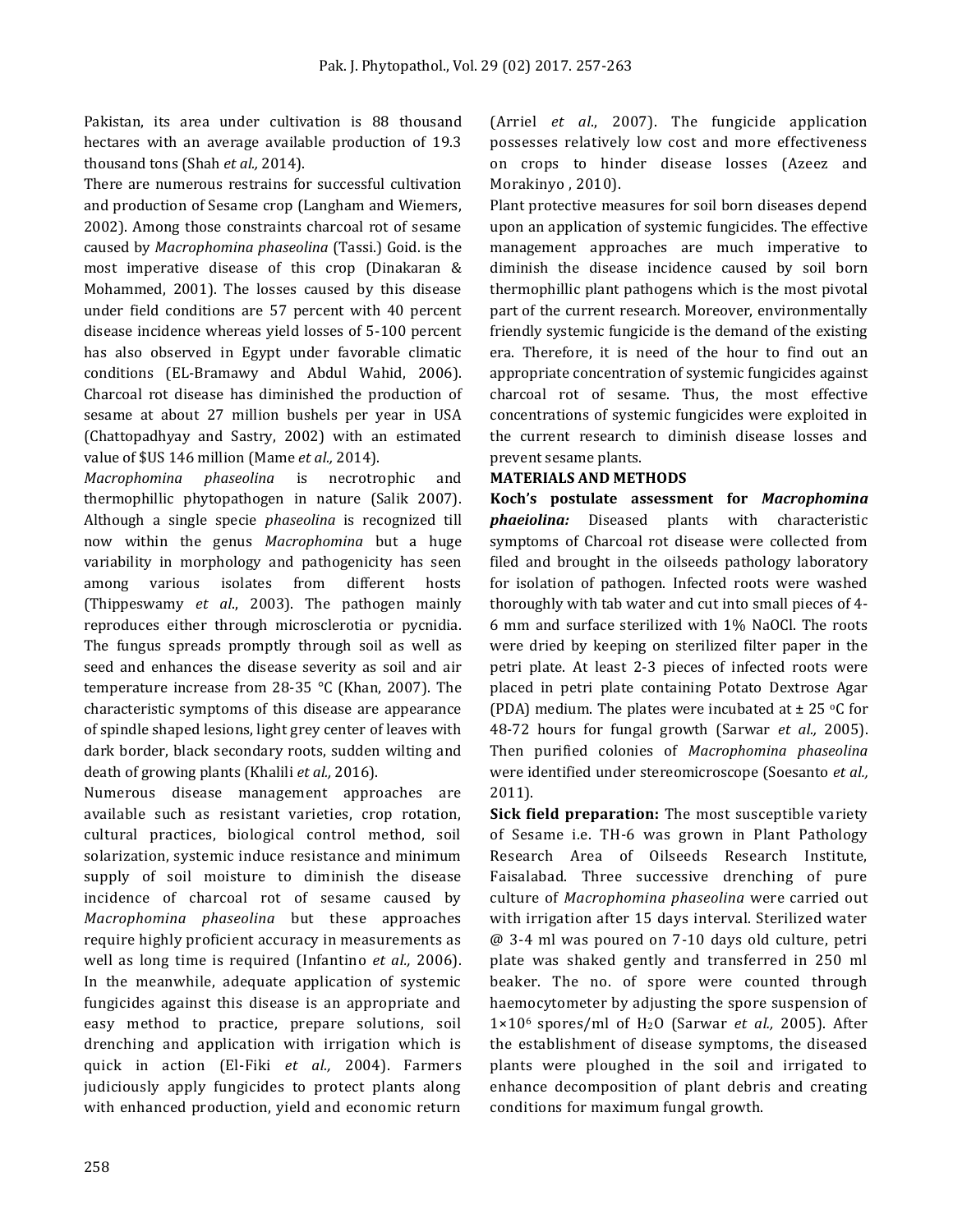**Exploitation of antifungal potential of different fungicides against** *Macrophomina phaseolina* **in Laboratory:** Six fungicides viz. Antracol, Topsin-M (thiophanate methyl), Mancozeb, Score (Difenconazol), Topas and Nativao (Trifloxystrobin) were assessed through poisoned food technique at three different concentrations (150, 250 and 350 ppm). These fungicides were mixed in PDA medium by putting an appropriate quantity from stock solution. The amended PDA medium with measured quantity of 20-25 ml was poured in petri plates (9 cm dia.) under laminar flow chamber. Each plate was replicated three times under completely randomized design (CRD) and incubated at  $25 \pm 2$  °C for 10 days. The colony growth was measured after 3, 6 and 9 days.  $T_1$  = Antracol,  $T_2$  = Topsin-M,(Thiophanate methyl 70% w/w),  $T_3$  = Mancozeb,  $T_4$  = Score, (Difenconazol 250 g/ l),  $T_5$  = Topas,  $T_6$  = Nativo, (Tuboconazole 50% w/w + Trifloxystrobin 25% w/w) and  $T_7$  = Control.

**Evaluation of Fungicides in Field conditions against Charcoal rot of Sesame:** Most effective concentrations of six fungicides Antracol, Topsin-M (thiophanate methyl), Mancozeb, Score (Difenconazol), Topas and Nativao (Trifloxystrobin) with a control treatment were evaluated against Charcoal rot disease of Sesame caused by *Macrophomina phaseolina* under field conditions. Susceptible to moderately susceptible varieties/ advanced lines of sesame were collected from Oilseeds Research Institute, AARI, Faisalabad and sown in sick field under randomized complete block design. The recommended P×P=45 cm and R×R=75 cm distance, fertilizer (60:60:75 NPK) was kept under consideration. Each treatment including control were drenched near root zone with three replications to visualized the impact of fungicides on charcoal rot disease. Data of disease incidence (%) was recorded with ten days interval up to maturity of crop (Table 1).

Disease Incidence (%) =  $\frac{\text{No. of infected plants}}{\text{Total no. of observed plants}} \times 100$ 

**Data analysis:** All the statistical tests were performed using SAS/STAT statistical software (SAS Institute, 1990). Means were separated by using Fisher's protected least significant difference (LSD) procedure by taking P = 0.05% probability level (Steel, *et al.,* 1997). Analysis of variance (ANOVA), interaction of different treatments and their combinations were developed by using SAS/STAT software package.

#### **RESULTS**

Nativo exhibited minimum colony growth (0.93) as compared to Score (1.14), Topsin-M (1.42), Mancozeb  $(1.77)$ , Antracol  $(2.04)$ , Topas  $(2.33)$  cm respectively as compared to control (Table 2). Interaction between treatments and concentration ((T×C) showed that Nativo expressed minimum fungal colony growth at 150 ppm (1.26), 250 ppm (0.86) and 350 ppm (0.66) cm, followed by Score ( 1.63, 1.00, 0.80) cm, Topsin-M (2.13, 1.16, 0.96) cm, Mancozeb (2.60, 1.46, 1.26) cm, Antracol (2.93, 1.70, 1.50) cm, Topas (3.33, 2.03, 1.63) cm respectively (Table 3). The interaction between treatments and days showed that all treatment viz. Nativo (0.63), Score (0.70), Topsin-M (0.83), Mancozeb (1.03), Antracol (1.16), Topas (1.50) expressed minimum colony growth after day three as compared to sixth (0.99, 1.20, 1.50, 2.00, 2.33, 2.63 and 6.56) cm and 9th day (1.23 to 6.86) cm respectively (Table 4). Similarly, the interaction between concentrations and days expressed highest fungal colony growth at concentration 150 ppm on day third (2.06 cm), sixth (3.02 cm) and ninth (3.65 cm) respectively as compared to concentration 250 ppm (1.60, 2.31, 2.40 cm) and 350 ppm (1.45 to 2.24 cm) on all days with respect to control (Table 5).

Similarly, the interaction of treatments, days and concentrations expressed that Nativo exhibited minimum disease incidence (0.80, 1.20, 1.80, 0.60, 0.90, 1.10, 0.50, 0.70, 0.80 cm) at all concentrations *viz.* 150ppm, 250ppm and 350ppm etc. after 10, 20 and 30 days as compared to all other treatments i.e. Antracol, Topsin-M, Mancozeb, Score, Topas, Nativo and control (Table 6).

The mean of all treatments expressed that minimum fungal colony growth was observed at Nativo that was 12.55 percent as compared to other treatments *viz.* Score (16.46 %), Topsin-M (32.33 %), Mancozeb (44.32 %), Antracol (52.45 %), Topas (62.39 %) respectively with respect to control (Table 7). The interaction between treatments and days showed that maximum disease incidence was observed at Topas (68.42%, 63.41%, 55.35%) after ten, twenty and thirty days as compared to other treatments such as Antracol (59.26%, 52.38%, 45.72%), Mancozeb (51.67%, 43.80%, 37.50%), Topsin-M (37.50%, 33.33%, 26.17%), Score (19.50%, 16.75%, 13.14%) and Nativo (14.95%, 12.82%, 9.90%) as compared to control (Table 8).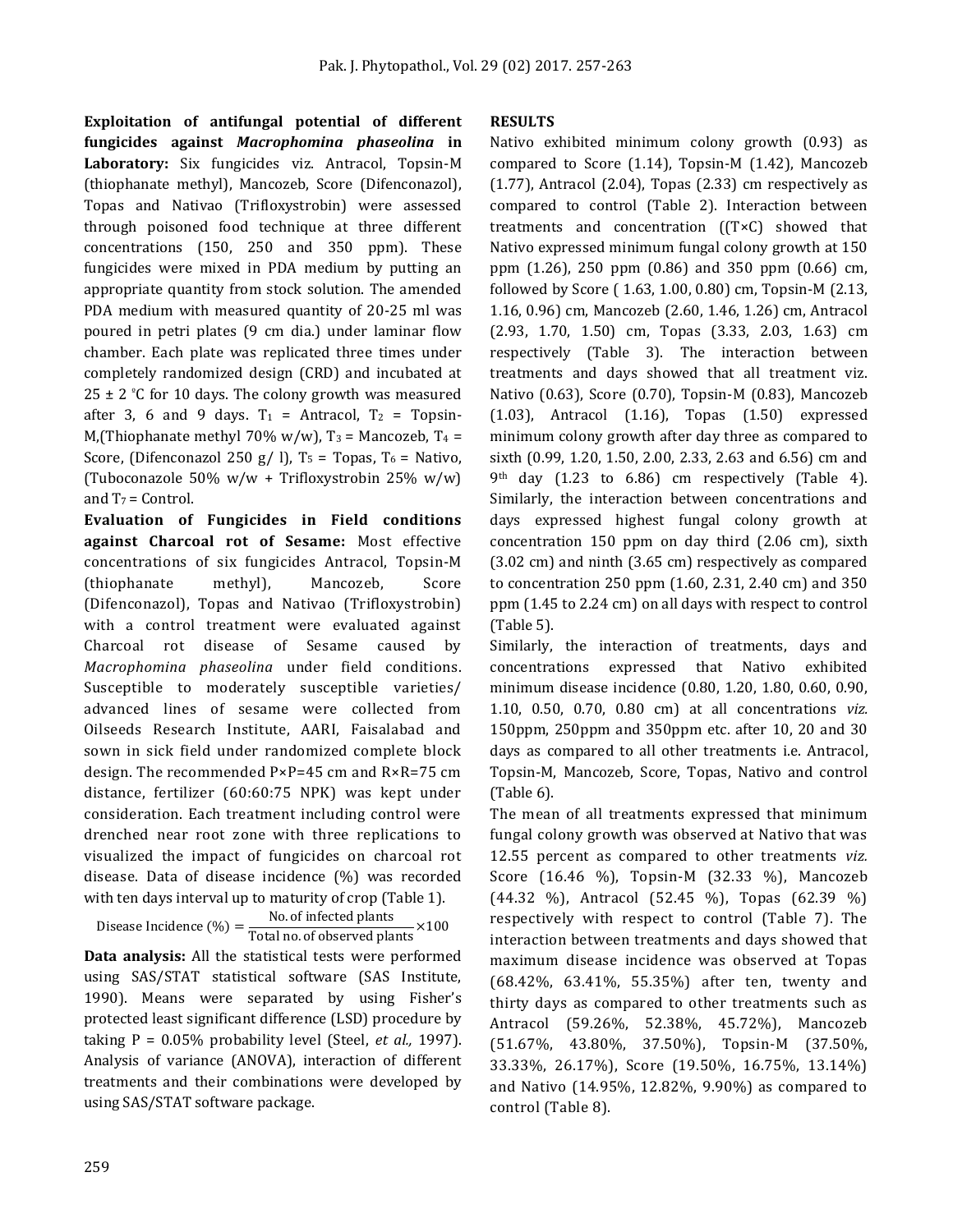#### Pak. J. Phytopathol., Vol. 29 (02) 2017. 257-263

|                           |              |                                                    | bic 1. Discuse ruting scare for chargeal rot of sesante caused by <i>in phaseoim</i> a                                      |                                                                                                                   |  |  |  |
|---------------------------|--------------|----------------------------------------------------|-----------------------------------------------------------------------------------------------------------------------------|-------------------------------------------------------------------------------------------------------------------|--|--|--|
| Disease rating            |              | Description                                        | Response                                                                                                                    | Symbol                                                                                                            |  |  |  |
| $\boldsymbol{0}$          | $\mathbf{0}$ | Immune                                             |                                                                                                                             |                                                                                                                   |  |  |  |
| 1                         |              | 1-20 %                                             | Resistant                                                                                                                   | $\mathbb{R}$                                                                                                      |  |  |  |
| 2                         |              | 21-40 %                                            | Moderately resistant                                                                                                        | <b>MR</b>                                                                                                         |  |  |  |
| 3                         |              | 41-50 %                                            | Moderately susceptible                                                                                                      | MS                                                                                                                |  |  |  |
| 4                         |              | 51-70 %                                            | Susceptible                                                                                                                 | S                                                                                                                 |  |  |  |
| 5                         |              | 71-100 %<br><b>Highly Susceptible</b><br><b>HS</b> |                                                                                                                             |                                                                                                                   |  |  |  |
| (Monaim and Ismail, 2010) |              |                                                    |                                                                                                                             |                                                                                                                   |  |  |  |
|                           |              |                                                    | Table 2. Impact of various in-vitro chemicals on colony growth of Macrophomina phaseolina (Tassi.) Gold                     |                                                                                                                   |  |  |  |
| Sr#                       | Treatments   |                                                    | Colony growth (cm)                                                                                                          |                                                                                                                   |  |  |  |
| T <sub>1</sub>            | Antracol     |                                                    | 2.0444                                                                                                                      |                                                                                                                   |  |  |  |
| T <sub>2</sub>            | Topsin-M     |                                                    | 1.4222                                                                                                                      |                                                                                                                   |  |  |  |
| T <sub>3</sub>            | Mancozeb     |                                                    | 1.7778                                                                                                                      |                                                                                                                   |  |  |  |
| T <sub>4</sub>            | Score        |                                                    | 1.1444                                                                                                                      |                                                                                                                   |  |  |  |
| T <sub>5</sub>            | Topass       | 2.3333                                             |                                                                                                                             |                                                                                                                   |  |  |  |
| T <sub>6</sub>            | Nativo       | 0.9333                                             |                                                                                                                             |                                                                                                                   |  |  |  |
| T <sub>7</sub>            | Control      | 6.5000                                             |                                                                                                                             |                                                                                                                   |  |  |  |
|                           | <b>LSD</b>   |                                                    | 0.0304                                                                                                                      |                                                                                                                   |  |  |  |
|                           |              |                                                    | Mean values in a column sharing similar letters do not differ significantly as determined by the LSD test ( $P \le 0.05$ ). |                                                                                                                   |  |  |  |
|                           |              |                                                    | Colony growth (cm)                                                                                                          | Table 3. Impact of various chemicals and concentrations on colony growth of Macrophomina phaseolina (Tassi.) Goid |  |  |  |
|                           |              |                                                    |                                                                                                                             |                                                                                                                   |  |  |  |
| Treatments                |              |                                                    | Concentrations (ppm)                                                                                                        |                                                                                                                   |  |  |  |
|                           |              | $C_{150}$                                          | C <sub>250</sub>                                                                                                            | $C_{350}$                                                                                                         |  |  |  |
| Antracol                  |              | 2.9333C                                            | 1.7000G                                                                                                                     | 1.5000H                                                                                                           |  |  |  |
| Topsin-M                  |              | 2.1333E                                            | 1.1667J                                                                                                                     | 0.9667K                                                                                                           |  |  |  |
| Mancozeb                  |              | 2.6000D                                            | 1.4667H                                                                                                                     | 1.26671                                                                                                           |  |  |  |
| Score                     |              | 1.6333G                                            | 1.0000K                                                                                                                     | 0.8000L                                                                                                           |  |  |  |
| <b>Topass</b>             |              | 3.3333B                                            | 2.0333F                                                                                                                     | 1.6333G                                                                                                           |  |  |  |
| Nativo                    |              | 1.26671                                            | 0.8667L                                                                                                                     | 0.6667M                                                                                                           |  |  |  |
| Control                   |              | 6.5000A                                            | 6.5000A                                                                                                                     | 6.5000A                                                                                                           |  |  |  |
| <b>LSD</b>                |              | 0.0811                                             |                                                                                                                             |                                                                                                                   |  |  |  |

Table 1. Disease rating scale for charcoal rot of sesame caused by *M. phaseolina*

Mean values in a column sharing similar letters do not differ significantly as determined by the LSD test ( $P \le 0.05$ ).  $C_{150}$  = 150 ppm,  $C_{250}$  = 250 ppm,  $C_{350}$  = 350 ppm concentrations

Table 4. Impact of various chemical treatments and days on colony growth of *Macrophomina phaseolina* (Tassi.) Gold

|                   | Colony growth (cm) |          |             |  |
|-------------------|--------------------|----------|-------------|--|
| <b>Treatments</b> | $^{\ast}D_3$       | $*$ $D6$ | $*^{**}D_9$ |  |
| Antracol          | 1.1667I            | 2.3333F  | 2.6333E     |  |
| Topsin-M          | 0.8333L            | 1.5000H  | 1.9333G     |  |
| Mancozeb          | 1.03331            | 2.0000G  | 2.3000F     |  |
| Score             | 0.7000M            | 1.2000I  | 1.5333H     |  |
| Topass            | 1.5000H            | 2.6333E  | 2.8667D     |  |
| Nativo            | 0.6333M            | 0.9333K  | 1.23331     |  |
| Control           | 6.0667C            | 6.5667B  | 6.8667A     |  |
| LSD               | 0.0811             |          |             |  |

Mean values in a column sharing similar letters do not differ significantly as determined by the LSD test ( $P \le 0.05$ ). \*D<sub>3</sub> = Day third, \*\* $D_6$  = Day Sixth, \*\*\* $D_9$  = Day Ninth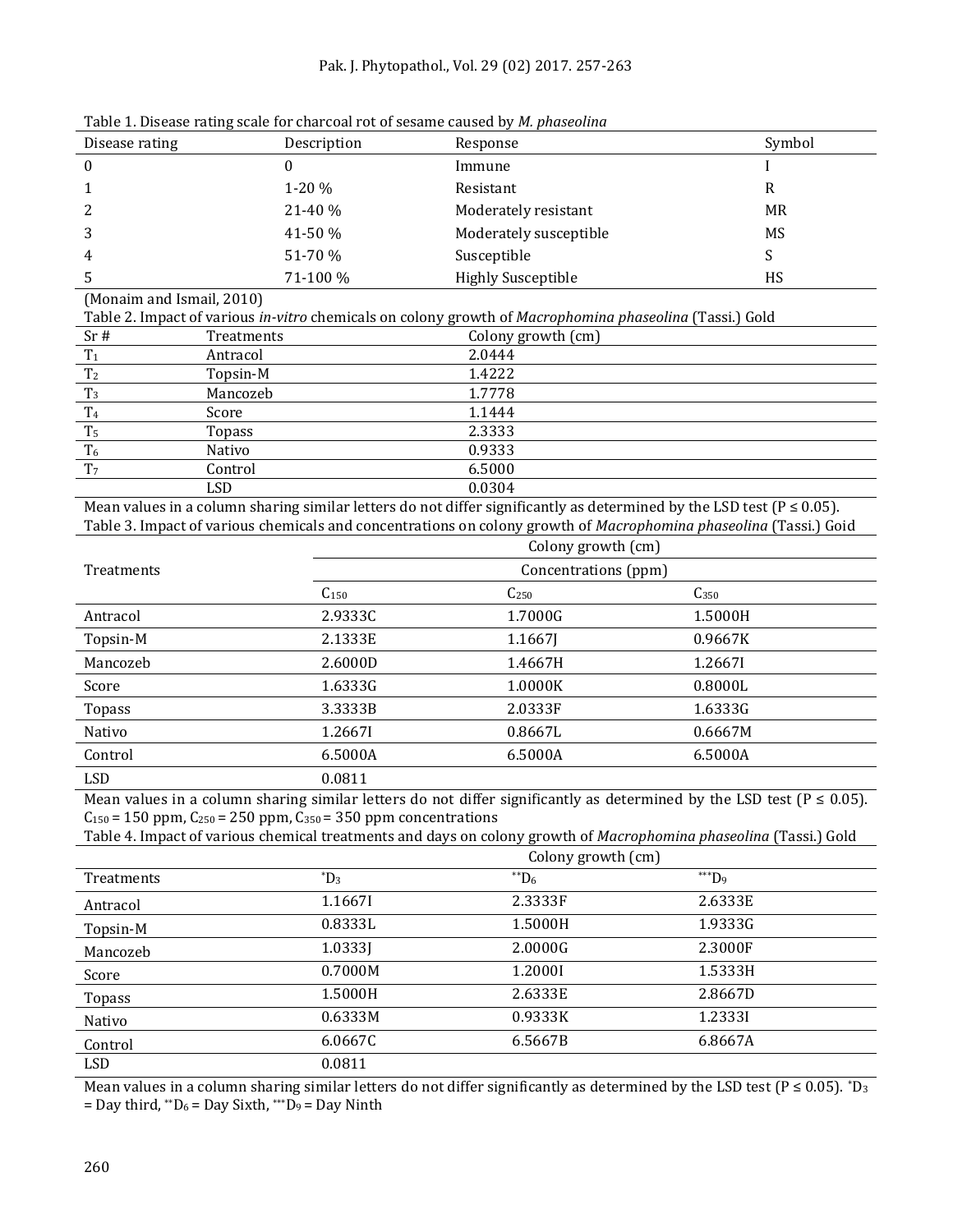|                          |                    | .               | .            |  |
|--------------------------|--------------------|-----------------|--------------|--|
|                          | Colony growth (cm) |                 |              |  |
| Concentrations           | $^{\ast}D_3$       | $\rm{^{**}D_6}$ | $H^{***}D_9$ |  |
| $^{\ast}$ C <sub>1</sub> | 2.0571F            | 3.0286B         | 3.6571A      |  |
| $^{\ast}C_{2}$           | 1.6000G            | 2.3143D         | 2.4000C      |  |
| $^{\ast}C_3$             | 1.4571H            | 2.0143F         | 2.2429E      |  |
| Control                  | 6.0667C            | 6.5667B         | 6.8667A      |  |
| <b>LSD</b>               | 0.0461             |                 |              |  |

Table 5. Impact of various chemical treatments and days on colony growth of *Macrophomina phaseolina* (Tassi.) Goid

Mean values in a column sharing similar letters do not differ significantly as determined by the LSD test ( $P \le 0.05$ ). \*1st  $= 150$ ppm,  $*2^{nd} = 250$ ppm and  $*3^{rd} = 350$ ppm similarly  $*D_3 = Day$  third,  $*D_6 = Day$  Sixth and  $*D_9 = Day$  Ninth expressing colony growth at consecutive days

Table 6. The impact of chemicals, days and concentrations on the development of charcoal rot of sesame

|            | DISEASE INCIDENCE (%) |                          |        |                    |                          |                     |                    |                |        |
|------------|-----------------------|--------------------------|--------|--------------------|--------------------------|---------------------|--------------------|----------------|--------|
| Treatments |                       | $^{\ast}$ C <sub>1</sub> |        |                    | $^{\ast}$ C <sub>2</sub> |                     |                    | $^{\ast}C_{3}$ |        |
|            | $D_1$                 | D <sub>2</sub>           | $D_3$  | $D_1$              | D <sub>2</sub>           | $D_3$               | $D_1$              | D <sub>2</sub> | $D_3$  |
| Antracol   | 1.70QR                | 3.30                     | 3.80H  | 1.00XY             | 2.00NO                   | 2.10N               | 0.80Za             | 1.70QR         | 2.00NO |
| Topsin-M   | 1.10WX                | 2.10N                    | 3.201  | 0.80Za             | 1.30UV                   | 1.40TU              | 0.60 <sub>bc</sub> | 1.10WX         | 1.20VW |
| Mancozeb   | 1.50ST                | 2.80K                    | 3.50I  | 0.90YZ             | 1.70QR                   | 1.80PQ              | 0.70ab             | 1.50ST         | 1.60RS |
| Score      | 0.90YZ                | 1.60RS                   | 2.40LM | 0.70ab             | 1.10WX                   | 1.20 <sub>V</sub> W | 0.50c              | 0.90YZ         | 1.00XY |
| Topass     | 2.30M                 | 3.70H                    | 4.00G  | 1.30UV             | 2.30M                    | 2.50L               | 0.90YZ             | 1.900P         | 2.10N  |
| Nativo     | 0.80Za                | 1.20VW                   | 1.80PQ | 0.60 <sub>bc</sub> | 0.90YZ                   | 1.10WX              | 0.50c              | 0.70ab         | 0.80Za |
| Control    | 6.10E                 | 6.50C                    | 6.90A  | 5.90F              | 6.90A                    | 6.70B               | 6.20DE             | 6.300D         | 7.00A  |
| <b>LSD</b> | 0.1611                |                          |        |                    |                          |                     |                    |                |        |

Mean values in a column sharing similar letters do not differ significantly as determined by the LSD test ( $P \le 0.05$ ).  ${}^*C_1$ = 1<sup>st</sup> Concentration (150 ppm),  $^{\ast}C_2$  = 2<sup>nd</sup> Concentration (250 ppm),  $^{\ast}C_3$  = 3<sup>rd</sup> Concentration (350 ppm) whereas D<sub>1</sub> = Fungal colony growth after 10 days,  $D_2$  = Fungal colony growth after 20 days and  $D_3$  = Fungal colony growth after 30 days. Table 7. Impact of different *in-vivo* fungicides on disease incidence due to charcoal rot of sesame

| rable / Hillpace of alliel ene in 1970 rangieraco on albeade incluence auc eo chal coal Foe of bedaine |            |                    |  |  |  |
|--------------------------------------------------------------------------------------------------------|------------|--------------------|--|--|--|
| Sr. No.                                                                                                | Treatments | $*$ Mean DI $(\%)$ |  |  |  |
| T <sub>1</sub>                                                                                         | Antracol   | 52.453C            |  |  |  |
| T <sub>2</sub>                                                                                         | Topsin-M   | 32.333E            |  |  |  |
| $T_3$                                                                                                  | Mancozeb   | 44.324D            |  |  |  |
| T <sub>4</sub>                                                                                         | Score      | 16.466F            |  |  |  |
| T <sub>5</sub>                                                                                         | Topass     | 62.393B            |  |  |  |
| T <sub>6</sub>                                                                                         | Nativo     | 12.557G            |  |  |  |
| T <sub>7</sub>                                                                                         | Control    | 77.217A            |  |  |  |
| LSD 0.1187                                                                                             |            |                    |  |  |  |

Mean values in a column sharing similar letters do not differ significantly as determined by the LSD test ( $P \le 0.05$ ). \*\*Mean DI = Arithmetic mean of Disease incidence in percentage

Table 8. Impact of treatments and days on disease incidence under field conditions

|                   | Disease incidence (%)<br>Days |          |          |  |  |
|-------------------|-------------------------------|----------|----------|--|--|
| <b>Treatments</b> |                               |          |          |  |  |
|                   | $D_{10}$                      | $D_{20}$ | $D_{30}$ |  |  |
| Antracol          | 59.260F                       | 52.380H  | 45.720]  |  |  |
| Topsin-M          | 37.500L                       | 33.330M  | 26.170N  |  |  |
| Mancozeb          | 51.6701                       | 43.803K  | 37.500L  |  |  |
| Score             | 19.5000                       | 16.757P  | 13.140R  |  |  |
| <b>Topass</b>     | 68.420C                       | 63.410E  | 55.350G  |  |  |
| Nativo            | 14.950Q                       | 12.820S  | 9.900T   |  |  |
| Control           | 66.860D                       | 77.570B  | 87.220A  |  |  |
| LSD 0.2528        |                               |          |          |  |  |

Mean values in a column sharing similar letters do not differ significantly as determined by the LSD test ( $P \le 0.05$ ). D<sub>10</sub> = Disease incidence in percentage after day 10,  $D_{20}$  = Disease incidence in percentage after day 20,  $D_{30}$  = Disease incidence in percentage after day 30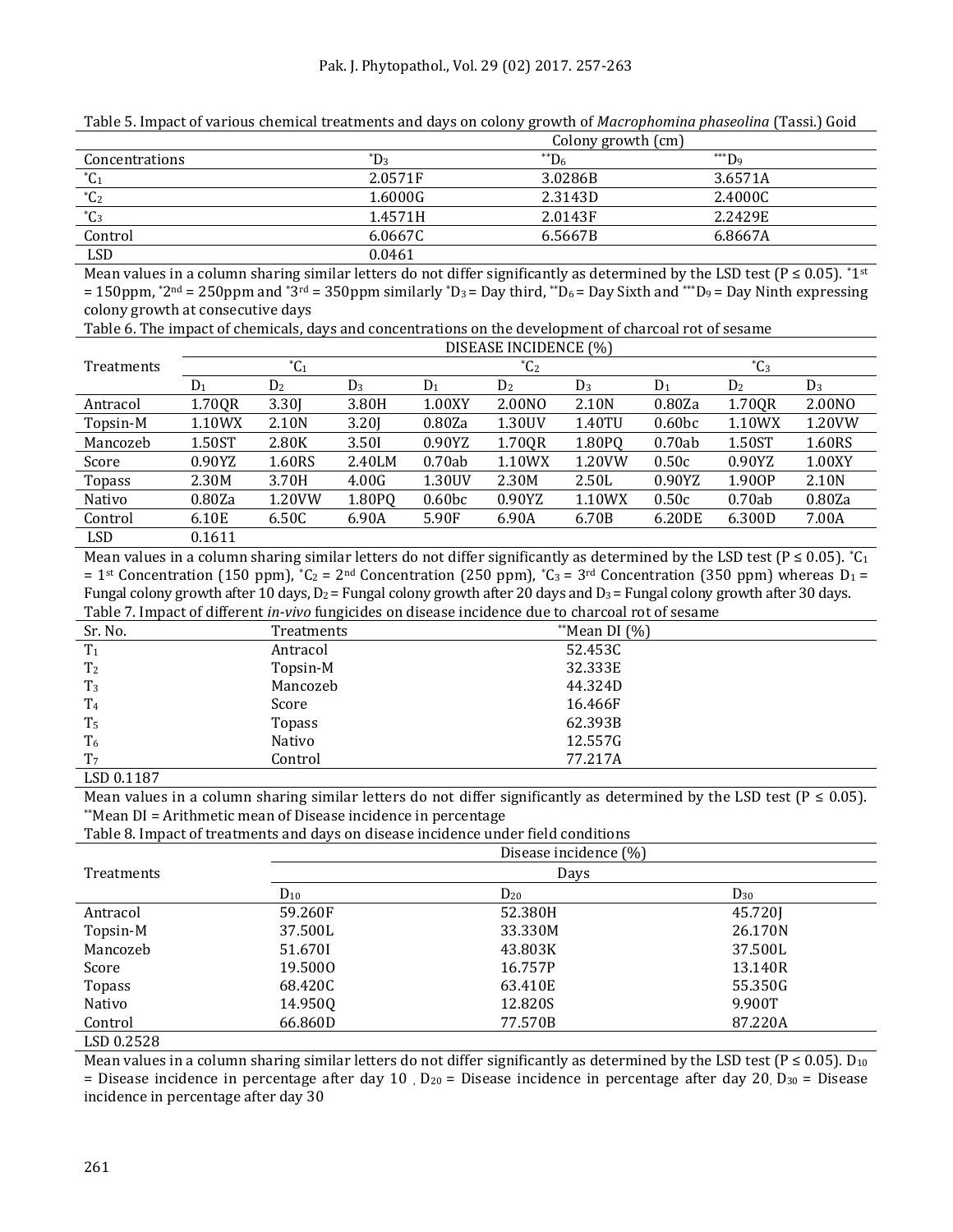#### **DISCUSSION**

Charcoal rot of sesame caused by *Macrophomina phaseolina* (Tassi) Goid. is a devastating disease in sesame growing areas of Pakistan (Salik, 2007). The fungus causes huge losses and harm the crop significantly in a wide range of soil temperatures from 25oC to 35oC (Sagir *et al.,* 2009) which causes yield losses of 5-100% under an epidemic conditions. Similarly, disease incidence of 40% was also observed on sesame which consequently reduces the yield upto 57% under sever conditions (EL-Bramawy and Wahid, 2006).

The sclerotia of pathogen survives in the soil, crop residues and on seed which cause characteristic symptoms such as sudden wilting, destruction of fibrous root, blackening of stem and roots (El-Fiki *et al.,* 2004a). In the absence of resistant germplasm against virulent pathogen, the utilization of systemic fungicides is a potential approach to diminish the inoculum density of soil borne diseases (Reznikov *et al.,* 2016).

In the current research six fungicides *viz.* Nativo, Score, Topsin-M, Mancozeb, Antracol and Topas were assessed against Charcoal rot disease of sesame caused by *Macrophomina phaseolina* (Tassi) Goid. with different concentrations. Nativo expressed minimum fungal colony growth (1.26 cm at 150 ppm concentration by disrupting the metabolism as well as by hampering the growth and development of pathogen. It binds through covalent bond formation with sclerotia of pathogen and interrupts its ionic concentration (El-Fiki *et al.,* 2004b). The findings of the current research are in line with the studies of Kumar *et al.* (2016) who assessed Trifloxystrobin 25% + Tebuconazole 50% @ 5, 10, 15, and 25 ppm against *Macrophomina phaseolina* and observed that Nativo expressed significant reduction in colony growth as compared to other fungicides. Chennakesavulu *et al.* (2013) evaluated six fungicides i.e. carbendazim, tebuconazole, propiconazole, hexaconazole, mancozeb and cheshunt with five concentrations of 50, 100, 250, 500 and 1000 ppm against charcoal rot disease pathogen namely *Macrophomina phaseolina* through poison food technique and diminished that carbendazim, Tebuconazole and propiconazole completely inhibited the mycelial growth of the pathogen even at 50 ppm as compared to all other concentrations.

#### **REFERENCES**

Abdel-Monaim, M. F. and M. E. Ismail. 2010. The use of

antioxidants to control root rot and wilt diseases of pepper. Notulae Scientia Biologicae, 2: 46.

- Anwar, M., T. Bibi, H. S. B. Mustafa, T. Mahmood and M. Ali. 2013. TH-6: a high yielding cultivar of sesame released for general cultivation in Punjab. Advancements in Life Sciences, 1.
- Arriel, N. H. C., A. O. Mauro, E. F. Arriel, S. H. Unêda-Trevisoli, M. M. Costa, I. M. Bárbaro and F. R. S. Muniz. 2007. Genetic divergence in sesame based on morphological and agronomic traits. Cropp Breeding and Applied Biotechnology, 7: 253-261.
- Azeez, M. A. and J. A. Morakinyo. 2010. Genetic diversity of fatty acids in sesame and its relatives in Nigeria. European Journal of Lipid Science and Technology, 113: 238-244.
- Chattopadhyay, C. and R. K. Sastry. 2002. Combining Viable Disease Control Tools for Management of Sesame Stem-Root Rot Caused by *Macrophomina phaseolina* (Tassi) Goid. Indian journal of plant protection, 30: 132-138.
- Chennakesavulu, M., M. Reddikumar and N. E. Reddy. 2013. Evaluation of different fungicides and their compatibility with *Pseudomonas fluorescens* in the control of redgram wilt incited by Fusarium udum. Journal of Biological Control, 27: 354-361.
- Dinakaran, D. and S. Mohammed. 2001. Identification of resistant sources to root rot of sesame caused by *Macrophomina phaseolina* (Tassi.) Goid. Sesame and Safflower Newsletter: 68-71.
- El-Bramawy, M. and A. Wahid. 2006. Field resistance of crosses of sesame (*Sesamum indicum* L.) to charcoal root rot caused by *Macrophomina phaseolina* (Tassi.) Goid. Plant Protection Science-UZPI (Czech Republic).
- El-Fiki, A., A. El-Deeb, F. Mohamed and M. Khalifa. 2004. Controlling Sesame charcoal Rot Incited by *Macrophomina phaseolina* under field conditions by using the resistant cultivars and some seed and soil treatments. Egypt Journal of Phytopathology, 32: 103-118.
- El-Fiki, A., F. Mohamed, A. El-Deeb and M. Khalifa. 2004. Some applicable methods for controlling sesame charcoal rot disease (*Macrophomina phaseolina*) under greenhouse conditions. Egypt Journal of Phytopathology, 32: 87-101.
- FAO. 2004. Food and agriculture organization of the United Nations (FAO). United Nations.
- G, D. K., N. N and N. S. 2016. Antifungal activity of